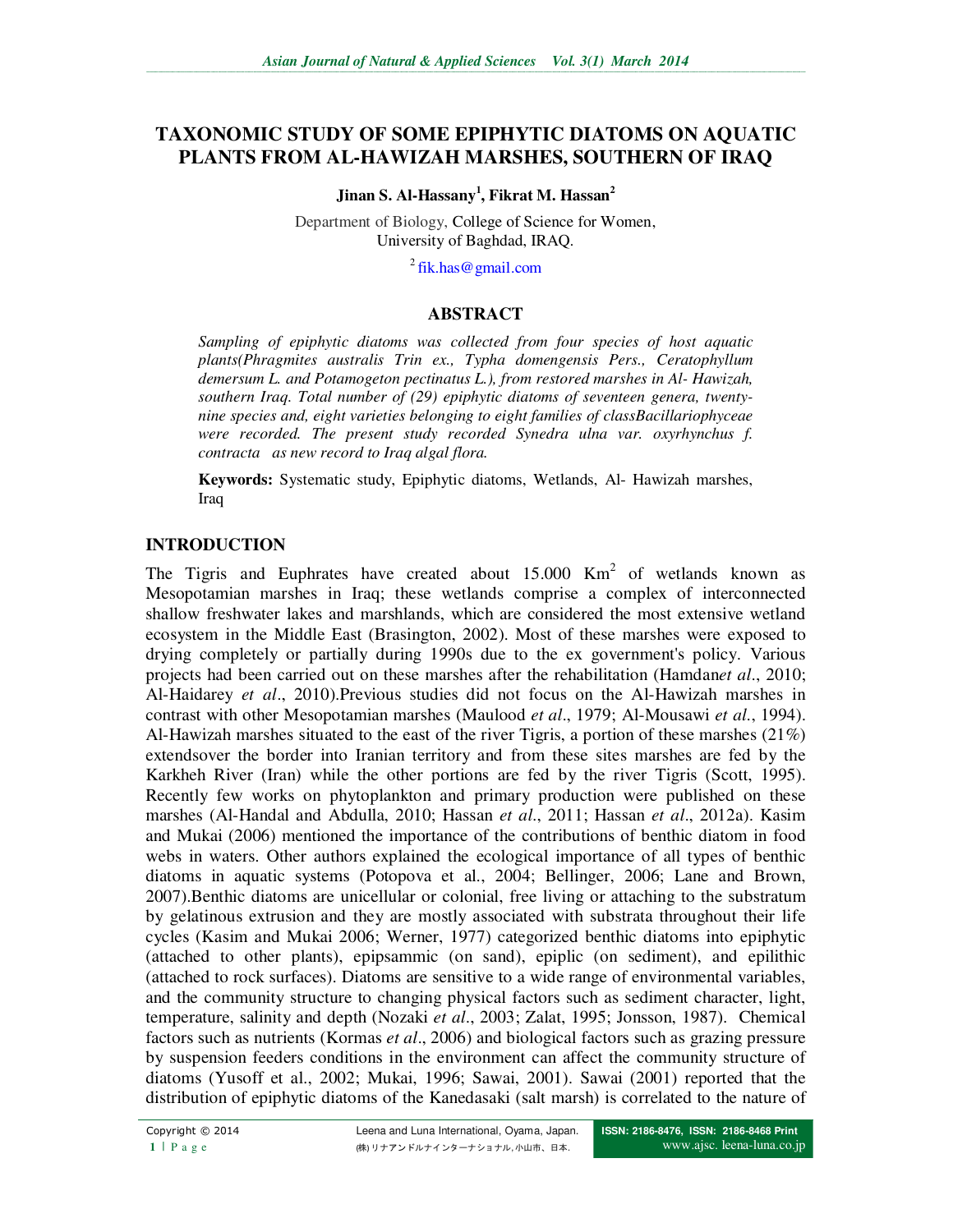the vegetation and substratum). In Iraq few studies dealt with morphology and taxonomy of diatoms (Hadi et al., 1984; Al-Zubaidi, 1985; Kassim, and Al-Saadi, 1995; Al-Hassany, 2010; Hassan et al., 2012a, b). Present work aimed to study the systematic account for epiphytic diatoms on four species of host aquatic plants in Al-Hawizah marshes and to fill the knowledge gap in epiphytic algae in marshes for the first time.

# **MATERIALS AND METHODS**

Samples of four species of host aquatic plants (*Phragmites australis* Trin. ex., *Typha domengensis* Pers., *Ceratophyllum demersum* L. and *Potamogeton pectinatus* L.), were collected from under water surface due to seasonal abundance and uneven local distribution from the study marshes (Al-Hawizah). The plant parts were placed in polyethylene bags and kept wet for laboratory examination. Separation of epiphytic diatom population from their host was carried out by scraping and manual shaking for 30 minutes (Zimba and Hopson, 1997). Bacillariophyceae taxa were studied after clearing the frustules by concentrated sulfuric acid and potassium dichromate method (Patrick and Reimer, 1966). Detailed studies were made under a compound microscope with camera and microns  $(\mu m)$  are used to describe the diameter (L: length and W: width) of each examined taxon and photographs were taken also. Several references were used for identification of epiphytic diatoms (Hadi *et al*., 1984; Al-Zubaidi, 1985; Patrick and Reimer, 1966; Hustedt, 1930; Patrick and Reimer, 1975; Pankow, 1976; Foged, 1978; Czarnecki and Blinn, 1978; Germain, H. 1981; Snoijs, 1993; Snoijs and Balashova, 1998). The identification references were listed beside each taxon.

# **RESULTS AND DISCUSSION**

A total of 29 epiphytic diatoms (26 species belonging to order Pennales, and 3 species belonging to order Centrales) were identified. A total of 17 genera, 29 species and 8 varieties belonging to 14 families of class Bacillariophyceae, were described and photographed for the first time in the studied area in order to fill the gap of information of epiphytic algae in Mesopotamian marshes. One epiphytic diatom in this study was added to the flora of algae in Iraq as a new record according to Maulood and Toma (2004).

The following is a description of identified diatoms in this study:

**Division: Bascilariophyceae** 

**Order: Pennales** 

**Family: Epithemiaceae** 

**Genus:** *Rhopalodia* 

**Species:** *Rhopalodia gibba* **var***. ventricosa* (Ehr.) Grunow (pl. 1, fig. 1)

[(Patrick and Reimer, 1975), 190, pl . 28 , figs . 3- 4 ; (Foged, 1977) ,106 , pl. 43, fig. 7 ; (Czarnecki, and Blinn, 1978),102 , pl.22 , fig .12; (Germain, 1981), 320, pl.119 , figs.1- 5 ; (Hadi *et al*., 1984), 534, pl.12 , fig.217 pl.37, figs. 3)

L.42.64 - 65.5 µm .W.9.3 µm; costae 7- 8 in 10 µm.

**Genus:** *Epithemia*

**Species:** *Epithemia zebra* **(**Ehr). Kützing **(**pl. 1, fig. 2)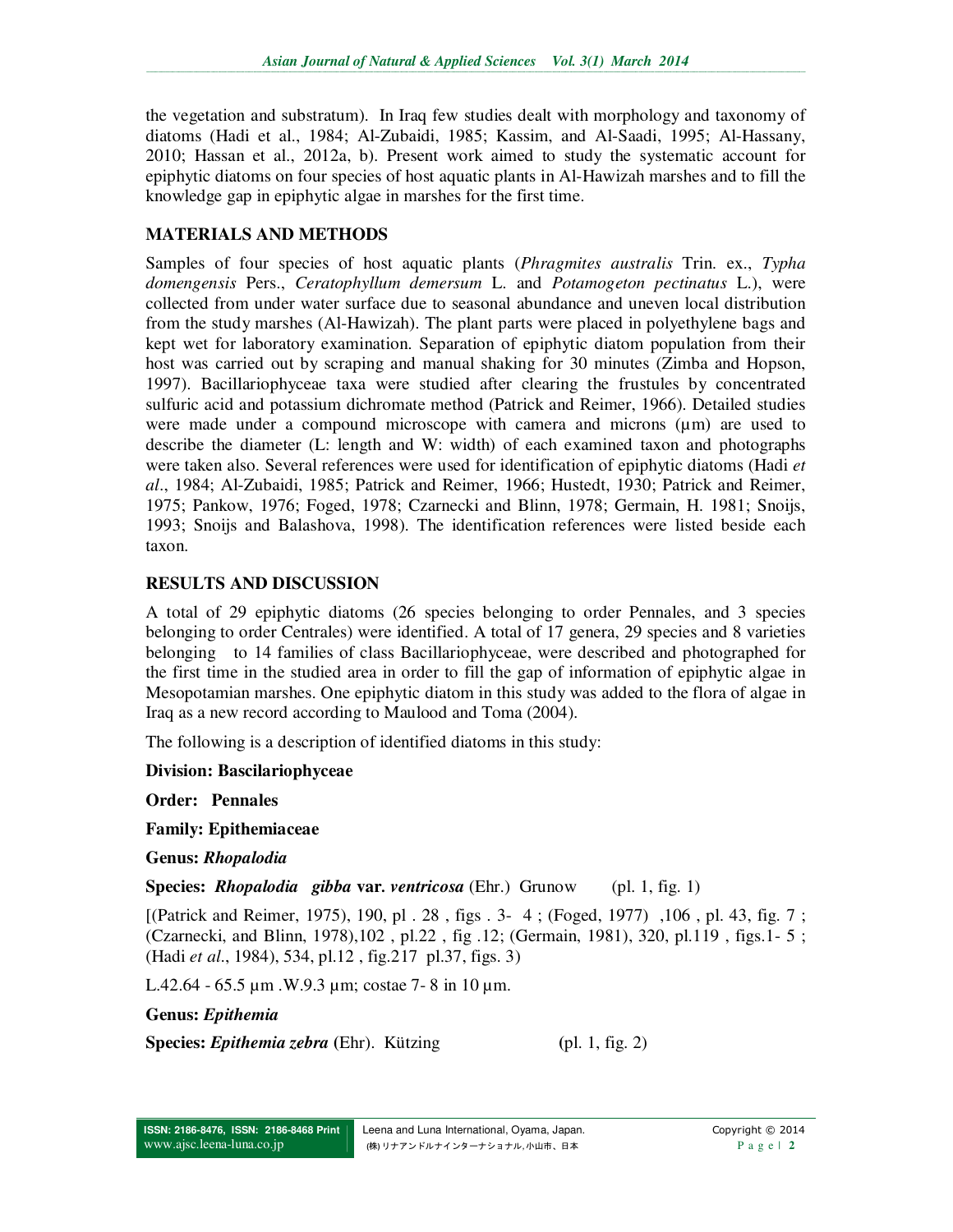[(Hustedt, 1930).729; 384, fig 29), 179 -180, pl . 24, figs . 3- 4; (Hadi *et al*., 1984), 536, pl.12 , fig.211; (38), 45, fig.132].

L .44.7- 50 9 µm.W.9.36- 10 µm; costae 3- 4 in 10 µm; 2-4 rows of areoloe between2 costae.

**Species:***Epithemia zebra* var. *procellus* (Ehr.) Kützing (pl. 1, fig. 3)

[ (Hustedt, 1930), 385, fig.731; (Pankow, 1976), 2 84, , fig . 601; (Foged, 1977) ,52 , pl. 37, fig. 4; (Germain, 1981), 316 , pl.116 , figs.1-11; (Hadi *et al*., 1984) , 536, pl.5 , fig.84; pl.12 , figs. 210,215 ; (Al-Zubaidi, 1985),119 , pl.6 ,figs . 11-14].

L.50 .96 -75.92 μm.W. 9.36 μm; costae 2-4 in 10 μm; 4-5 rows of areoloe between 2 costae .

### **Species:** *Epithemia sorex* Kützing (pl. 1, fig. 4)

[(Hustedt, 1930), 388, fig.736; (Patrick and Reimer, 1975), 188 , pl . 27 , fig . 4 ;( Lawson and Rushforh, 1975), 51, pl. 367, figs. 5; (Czarnecki. and Blinn, 1977), 29 , pl.19, fig.3 ; (Czarnecki and Blinn, 1978 ) , 100 , pl. 22 , fig. 10; (Hadi *et al*., 1984), 536, pl.5 , fig.83 ; pl.12 , figs. 213-214 ; (Snoijs, 1993), 49, fig.44].

L.22.8  $\mu$ m.W.8.3  $\mu$ m; costae 2 in 10  $\mu$ m; 15 rows of areoloe between 2 costae.

# **Familly:Cymbellaceae**

## **Genus:** *Cymbella*

## **Species:***Cymbellacistula*( Hemprich) Cleve (pl. 1, fig. 5)

 [(Hustedt, 1930), 363, fig.676 a; (Patrick and Reimer, 1975),29-30, pl . 4 , fig . 6; (Foged, 1977),40 , pl. 37, figs. 6 - 7; (Czarnecki and Blinn, 1977),34 , pl.8, fig. 5; (Czarnecki and Blinn, 1978),59 , pl.14 , fig. 8; (Germain, 1981), 282 , pl.103, figs.1-11; (Hadi *et al*., 1984), 534, pl.4 , figs.69-73; pl.11 , fig. 196; (Al-Zubaidi, 1985),116, pl.5,figs. 87-88; (Snoijs and Vilbaste, 1994), 35, fig.123].

L .42.64 - 97.76 µm .W.17.6 µm ; striae 9-10 ventrally in 10 µm and 8-9 dorsally in 10 µm.

## **Species:** *Cymbella ventricosa* Kützing (pl. 1, fig. 6)

 [(Hustedt, 1930) , 359, fig.661 ; (Lawson and Rushforh, 1975), 47, pl. 33, figs. 1- 3; (Hadi *et al*., 1984), 534, pl.11 , fig.199 ; pl.1 , fig.195; (Snoijs and Potapova, 1995), 46, fig. 234].

L .17.68  $\mu$ m .W.7.2  $\mu$ m ; striae 13 ventrally in 10  $\mu$ m and 12 dorsally in 10  $\mu$ m.

## **Species:***Cymbella tumida* (Bréb) V. Heurck (pl.1, fig. 7)

[(Hustedt, 1930), 366 , fig.677; (Patrick and Reimer, 1975),58 , pl . 10 , fig . 8; (Czarnecki and Blinn, 1978), 63 , pl.15 , fig. 8; (Foged, 1978),49 , pl. 37 , figs. 2-3; (Germain, 1981), 288 , pl.106 , figs.1-2; (Hadi *et al*., 1984), 534, pl.4 , fig. 70 ; pl.11 , fig.194; (Al-Zubaidi, 1985),117, pl.5, figs. 93-94].

L .49.92 - 97.76 µm .W.7.68 µm ; striae punctuate about 17- 20 punctae in 10 µm ; striae 9 ventrally and  $10$  dorsally in  $10 \mu$ m.

## **Family: Epithemiaceae**

## **Genus:** *Denticula*

**Species:** *Denticula rainierensis* Sov. (pl. 1, fig. 8)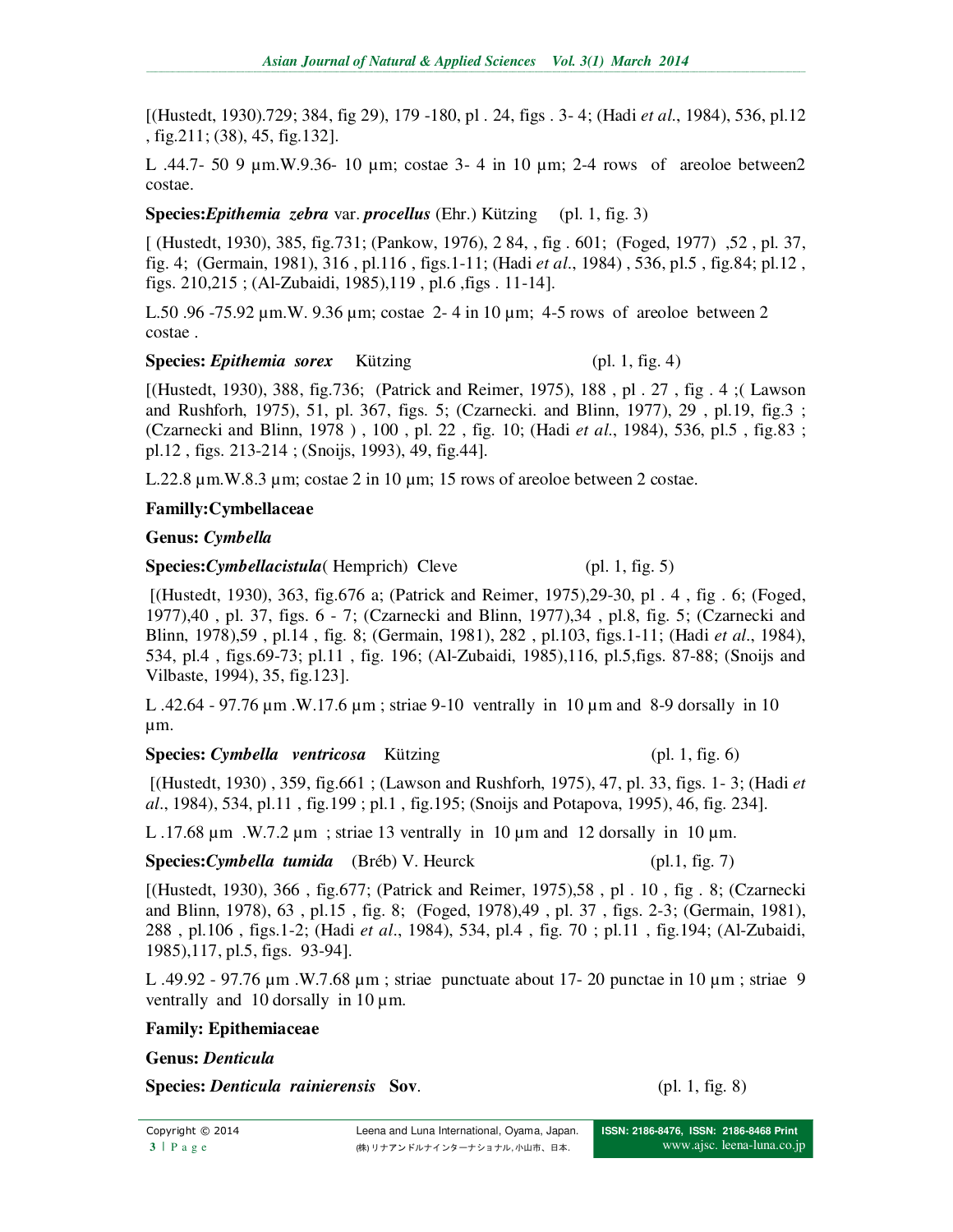[(Czarnecki and Blinn, 1977), 28 , pl.19, fig. 2; (Czarnecki and Blinn, 1978),98 , pl.22 , figs. 5a , 5b; (Hadi *et al*., 1984), 536, pl.6 , fig. 110; pl.10 , fig. 179; (Al-Zubaidi, 1985),119, pl.6 ,fig. 105].

L .17.68 –28.08  $\mu$ m .W. 4.16 – 5.1  $\mu$ m .; costae 7-8 in 10  $\mu$ m.

### **Family: Achnanthaceae**

### **Genus:** *Achnanthes*

#### **Species:***Achnanthes lanceolata* **var.** *dubia***Grunow**(pl. 1, fig. 9)

[(Czarnecki and Blinn, 1977), 70, pl.7, fig. 6].

L .14.56 – 16.64 µm. W. 5.2 – 5.72 µm; striae 9-10 in 10 µm.

### **Family: Fragilariaceae**

### **Genus:** *Diatoma*

### **Species:** *Diatoma vulgare* **Bory** (pl. 1, fig. 10)

 [(Hustedt, 1930), 126 fig. 103; (Patrick and Reimer, 1966) ,109-110, pl . 2 , fig . 10; (Lawson and Rushforh, 1975), pl. 3 , fig. 8; (Foged, 1977),28 , pl. 5, fig. 8; (Czarnecki and Blinn, 1977), 70 , pl.7, fig. 6; (Czarnecki and Blinn, 1978),27 , pl.5 , fig. 3; (Germain, 1981), 282 , pl.103 , figs.1-11; (Hadi *et al*., 1984), 520, pl.1, fig. 17; pl.8 , fig. 137; (Al-Zubaidi, 1985),116, pl.5,figs . 87-88 ; (Snoijs, 1993), 52, fig.38].

L .28.08 µm .W. 13.5 µm; costae 8 -9 ventrally in 10 µm.

### **Family: Suirellaceae**

#### **Genus:** *Surirella*

## **Species:** *Surirella ovata* **<b>Kützing** (pl. 1, fig. 11)

[(Hustedt, 1930), 442, fig. 863,864; (Lawson and Rushforh, 1975), 56, pl. 40, fig. 9; (Czarnecki and Blinn, 1978),120, pl.27 , fig. 1; (42),663 , pl. 15, fig. 9; (Germain, 1981), 326, pl.149 , fig.3; ( 21 ), 541, pl.7, fig. 122; pl.14 , fig. 240].

L .26 - 33. 28 µm. W. 17.68 µm ; costae 4-5 in 10 µm ; striae 15-17 in 10 µm.

#### **Family: Naviculaceae**

## **Genus:** *Diploneis*

**Species:** *Diploneis ovalis* **var.** *oblongella***( Näg.) Cleve** (pl. 1, fig. 12)

[(Hustedt, 1930), 449, fig. 391; (Germain, 1981), 144, pl.55, figs.9-11; (Al-Zubaidi, 1985), 109, pl.3, fig.57].

L. 28.12 µm; W. 11.44 µm; striae 15 in 10 µm.

#### **Family: Nitzschiaceae**

## **Genus:** *Hantzschia*

## **Species:** *Hantzschia amphioxys* (Ehr.) Grunow (pl. 1, fig. 13)

[(Hustedt, 1930), 394, fig. 747; (Foged, 1971), 294, pl. 18, fig.3; (Lawson and Rushforh, 1975), 52, pl. 38, fig. 1; (Foged, 1977), 71, pl. 43, fig.9; (Czarnecki and Blinn, 1977), 61, pl.16, fig. 1; (Czarnecki and Blinn, 1978), 104 , pl.23 , fig. 4; (Germain, 1981), 326, pl.123 , figs.1, 2].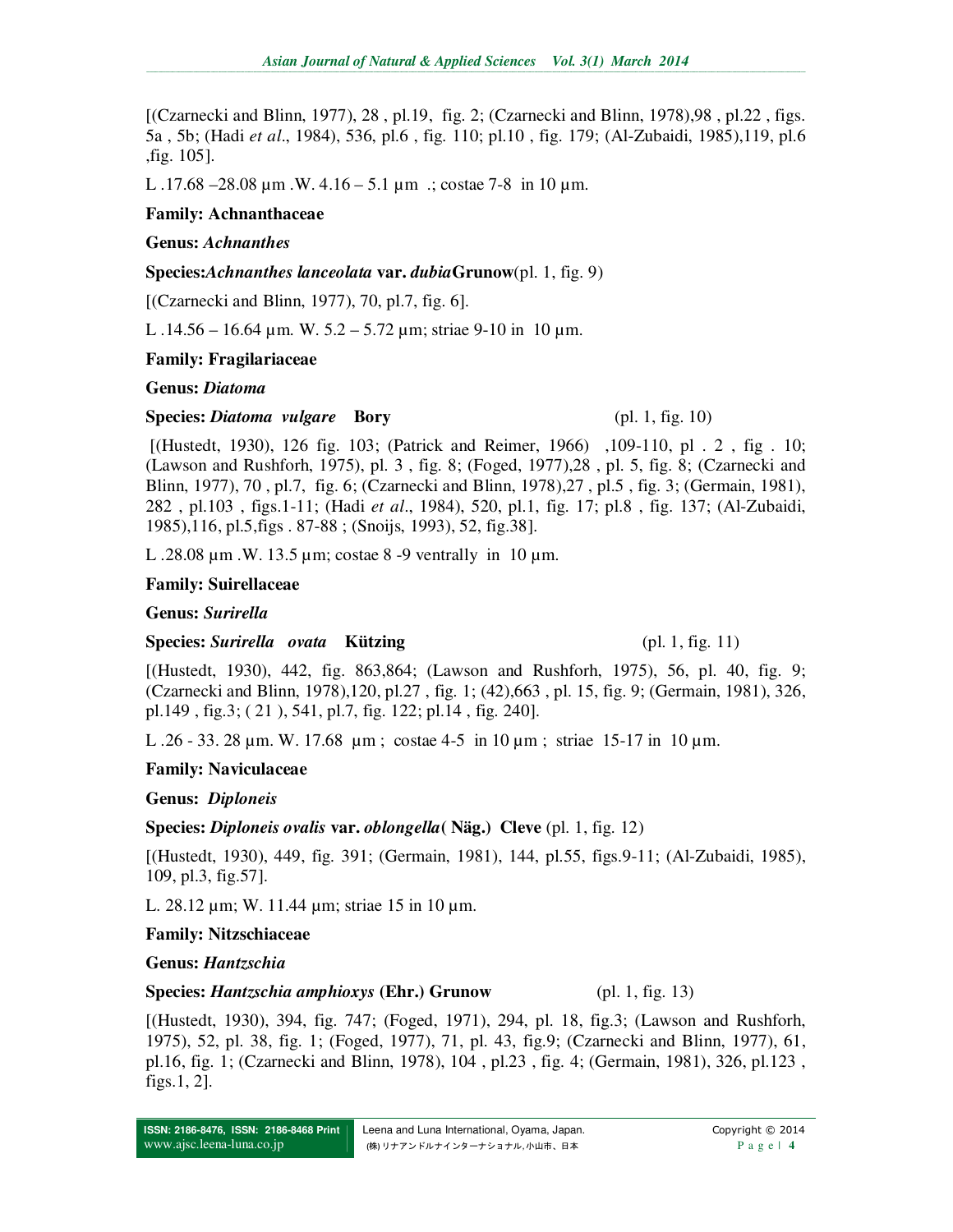L .28.08  $\mu$ m .W.5.2  $\mu$ m; keel punctae 8 in 10  $\mu$ m; striae 15 in 10  $\mu$ m.

## **Family:Naviculaceae**

## **Genus:** *Mastogloia*

**Species:** *Mastogloia smithii* **var***. amphcephala* **Grunow** (pl. 1, fig. 14)

[(Hustedt, 1930), 216, fig.315; (Patrick and Reimer, 1966),299, pl . 72 , figs . 14-15; (Foged, 1977), 72 , pl. 16 , figs. 2a, b -3a,b; (Hadi *et al*., 1984), 530, pl.3 , figs.49-50; pl.10 , figs.175 -176; (Czarnecki and Blinn, 1977): (Snoijs and Potapova, 1995), 62, fig.250].

L .34.32 µm. W.10.4 µm; striae 18 in 10; loculi 7 in 10 µm.

## **Species:** *Mastogloia* **braunii Grunow** (pl. 1, fig.15a,b)

[(Hustedt, 1930), 218, fig.320; (Patrick and Reimer, 1966), 302, pl. 20, figs. 18-19; (Hadi *et al*., 1984), 530, pl.3, figs.51- 52; pl.10, figs.170- 171; (Al-Zubaidi, 1985),106, pl.2,fig.37; (Snoijs, 1993),70 , fig.56].

L. 41.6-46.8 µm; W. 14.56-15.6 µm; striae 20 in 10 µm; loculi 5 – 8 in 10 µm.

# **Family: Naviculaceae**

# **Genus:** *Navicula*

## **Species:** *Navicula lanceolata* **(Ag.) Kützing** (pl. 1, fig. 16)

[(Hustedt, 1930), 305, fig. 540;(Patrick and Reimer, 1966 ), 511-512 ,496, pl. 48, figs.19-20; (Lawson and Rushforh, 1975), . 36, pl. 24 , fig. 6; (Czarnecki and Blinn, 1977), 50 , pl.2, fig. 8; (Foged, 1971) , 302, pl. 2, fig. 2; (Czarnecki and Blinn, 1978 ), 84 , pl.19, fig.8; (Germain, 1981), 180, pl.68, figs.1-3: (Snoijs, 1993), 81, fig.66].

L. 31.2 µm; W. 6.24 µm; striae 15 in 10µm.

# **Genus:** *Navicula*

# **Species:** *Navicula mutica* **var.** *nivalis* **(Ehr.) Hustedt** (pl. 1, fig. 17)

[(Hustedt, 1930), 275, fig. 453c; (Germain, 1981), 212, pl.80, figs7,8].

L. 14.56 - 20.8 µm; W. 6.2 - 7.28 µm.

# **Species:** *Navicula rhynchocephala* Kützing (pl. 1, fig. 18)

[(Hustedt, 1930), 296, fig. 501; (Patrick and Reimer, 1966), 505, pl . 48, fig. 6; (Lawson and Rushforh, 1975), 36, pl. 24, fig. 6; (Czarnecki and Blinn, 1977), 52, pl.13, fig. 3; (Carter and Bailey-Watts, 1970), 586, pl.13, figs.10-11; (Germain, 1981), 180, pl.69, figs.1; (Hadi *et al*., 1984), 533, pl.4, fig. 60; (Al-Zubaidi, 1985), 113, pl.4, fig. 74].

L .49.9 -50.9 µm .W. 10.4 µm; striae 11 - 13 in 10µm.

# **Family: Nitzschiaceae**

# **Genus:** *Nitzschia*

**Species:** *Nitzschia scalaris* (Ehr.) W.Smith (pl. 2, fig. 19 a,b)

[(Hustedt, 1930), 409, fig.783; (Germain, 1981), 330, pl.123, fig.3; (Al-Zubaidi, 1985), 124, pl. 7, figs. 135- 137; (41), 82, fig. 270].

L .520 - 613.6 µm; W. 20.8 - 21.84 µm; 3-4 keel punctae in 10µm; striae 10 in 10µm.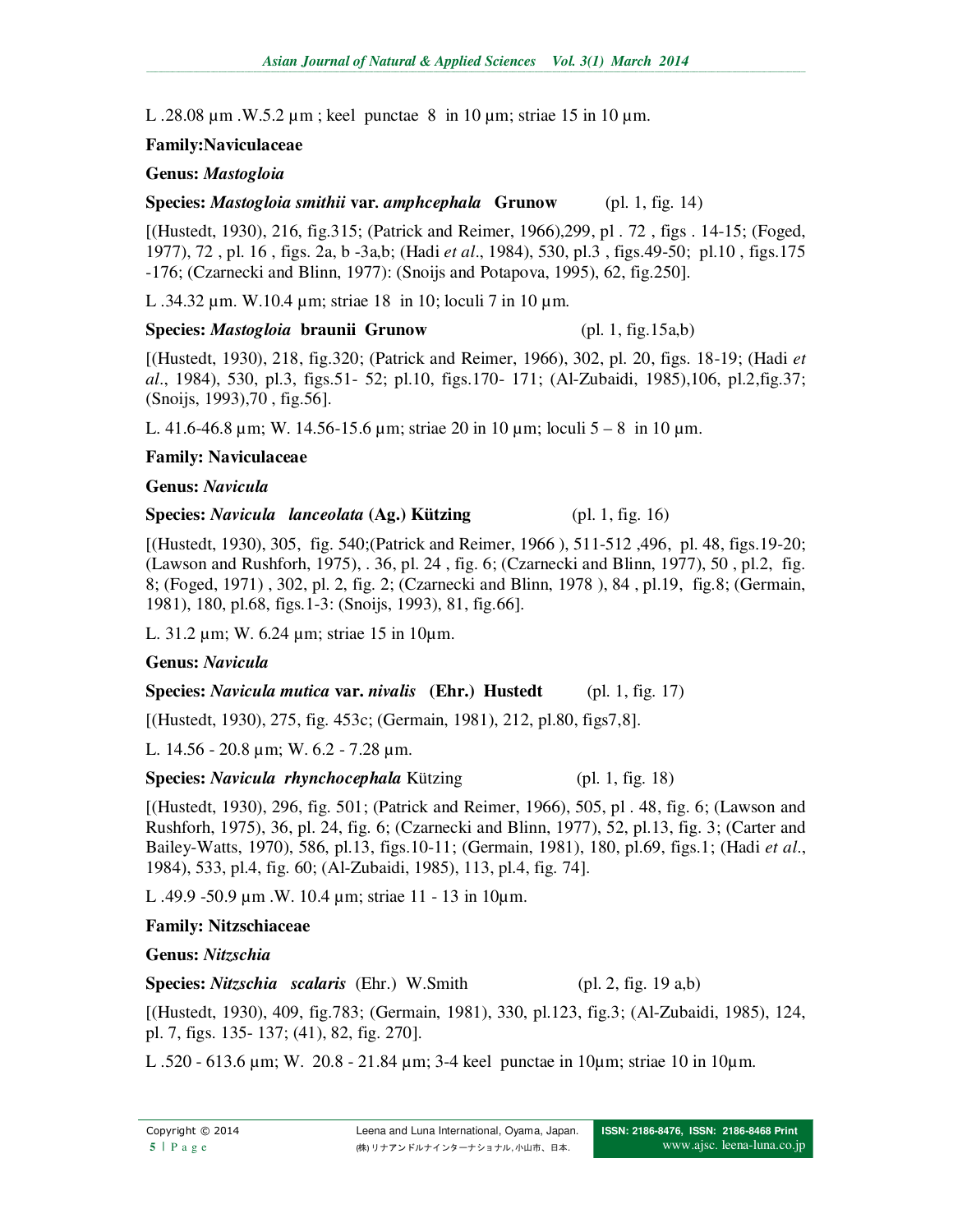#### **Species:** *Nitzschia filiformis* (W. S.) Hustedt (pl. 2, fig. 20)

[(Hustedt, 1930), 422, fig. 818 a-c; (Lawson and Rushforh, 1975), 53, pl. 38, fig. 6; (Czarnecki and Blinn, 1977), 68, pl.17, fig 7; (Czarnecki and Blinn, 1978), 114, pl. 25, fig. 3; (Germain, 1981), 372 , pl.140, figs.6-8; (Hadi *et al*., 1984), 538, pl.6, fig. 112; pl.14, fig. 238; (Al-Zubaidi, 1985),121, pl.6, figs. 119 - 120; (Snoijs, 1993) , 88, fig. 74].

L.  $40.56 - 61.3 \mu m$ ; W.  $4.16 - 5.2 \mu m$ ; 8-9 keel punctae in 10  $\mu$ m.

#### **Species:** *Nitzschia obtusa* W.Smith (pl. 2, fig. 21)

[(Hustedt, 1930), 422, fig. 817 a-c; (Pankow, 1976), 298, fig. 625; (Hadi *et al*., 1984), 539, pl.6, fig. 113-114 ; pl.15, figs. 32-35; (Al-Zubaidi, 1985),123, pl.7, fig. 132].

L .156.8 – 173.68 µm; W. 9.36 – 10.4 µm; 5 - 6 keel punctae in 10 µm.

## **Family: Fragilariaceae**

### **Genus:** *Synedra*

**Species:** *Synedra ulna* **var.** *oxyrhynchu***s form.** *contracta* Hustedt (new record in form)  $(pl. 2, fig22)$ .

[(Hustedt, 1930), 152, fig. 161].

L. 87.36 µm; W. 6.24 µm; 9-12 striae in 10 µm.

**Species:** *Synedra ulna var. danica* (Kütz.) Grunow (pl. 2, fig. 23)

[(Hustedt, 1930), 154, fig. 168; (Patrick and Reimer, 1966), 151, pl. 7, fig. 4; (Germain, 1981), 78, pl.25, figs. 7-8].

L. 161.2 µm; W. 5.2 µm; 9-10 striae in 10 µm.

## **Species:** *Synedra vaucheriae* Kützing (pl. 2, fig. 24)

[(Hustedt, 1930), 161, fig. 192-194; (Germain, 1981), 80, pl.28, figs. 1-21; (Hadi *et al*., 1984), 324, pl. 1, figs.13; pl. 8; figs.138-139: (Foged, 1977), 63 , pl. 6 , figs. 8-9: (Snoijs and Potapova, 1995),56 , fig.244].

L. 22.88 - 35.36 µm; W. 3.12 - 4.16 µm; 10-14 striae in 10 µm.

## **Family: Fragilariaceae**

**Genus:** *Fragilaria*

**Species:** *Fragilaria brevistriata* Grunow (pl. 2, fig. 25)

[(Hustedt, 1930), 145, fig. 151; (Patrick and Reimer, 1966), 128, pl. 4, fig. 14]

L. 16.4 -20.8 µm; W. 4.16 µm; striae 10-17 in 10 µm.

## **Family: Nitzschiaceae**

**Genus:** *Bacillaria*

**Species:** *Bacillaria paxillifer* (Müll.) Hendy (pl. 2, fig. 26)

((Hustedt, 1930), 396, fig.755 b; (Pankow, 1976), 290, pl . 19 , fig.1; (Czarnecki and Blinn, 1978), 103, pl.23, fig.220; (Germain, 1981), 326 , pl.123 , figs.1-2 ; (Hadi *et al*., 1984), 537, pl.6, fig 111; pl.13 , fig. 220; (Al-Zubaidi, 1985),120, pl.6, figs . 112,113 ; (Snoijs, 1993), 26, fig.12).

L. 72.8-100.88  $\mu$ m; W. 5.16  $\mu$ m; striae 20-25 in10  $\mu$ m and 5-7 keel punctae in 10  $\mu$ m.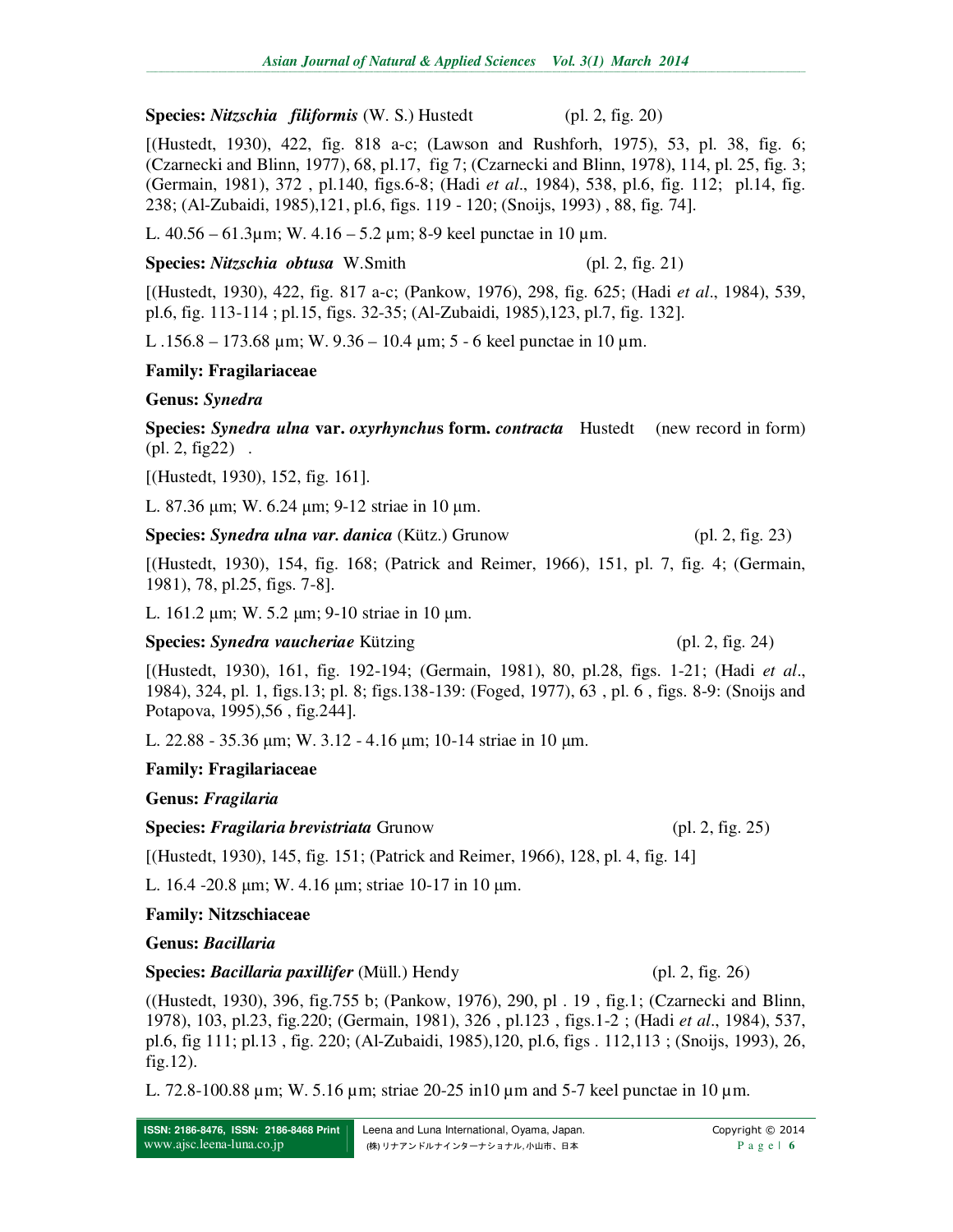# **Order: Centrales**

# **Family: Coscinodiscaceae**

**Genus:** *Cyclotella*

**Species:** *Cyclotella striata* (Kütz.) Grunow (pl. 2, fig. 27)

[(Hustedt, 1930), 101, fig. 71; (Hadi *et al*., 1984)., 518, pl.1, fig. 22; pl.8, fig. 135] .

Dia. 26-43.68 µm; Costae 8-10 in 10 µm.

# **Family: Coscinodiscaceae**

# **Genus:** *Melosira*

**Species:** *Melosira juergensi*Agardh (pl. 2, fig. 28)

[(Hustedt, 1930), 84 fig. 40 ;( Germain, 1981), 22, pl.1, figs.3-7; (Al-Zubaidi, 1985), 102, pl.1, figs. 2, 3; (Snoijs, 1993), 75, fig. 61].

L .27.04 µm; W. 13.52 µm.

**Species:** *Melosira dickiei* (Thwa.) Kützing (pl. 2, fig. 29)

[(Hustedt, 1930), 86 fig. 42; (Germain, 1981), 24, pl.2, figs.1-8; (Al-Zubaidi, 1985), 102, pl.1, figs. 2, 3].

L. 19.76 µm; W. 10.4 µm.

# **ACKNOWLEDGMENT**

The authors gratefully acknowledge to Department of Biology, College of Science for Women for their support of the project and to Prof. Dr. Younis M.A for his revision this paper.



Plate (1): Class I: Bacillariophyceae: Order: Pennales: figs. 1. *Rhopalodia ventricosa*, 2.*Epithemia zebra*, 3.*E.zebra var.procellus*, 4.*E.sorex*, 5.*Cymbella cistola*, 6. *C. ventricosa*, 7. *C. tumida*, 8. *Denticula rainierensis*, 9. *Achnanthes lanceolatum* var *dubi*, 10. *Diatoma vulgare*, 11. *Surirella ovata*, 12. *Diplonis ovalis* var. *oblenglla*, 13. *Hantzschia amphioxys*, 14. *Mastogloia smithii* var. *amphicephala*, 15. a, b. *M.braunii*, 16*. Navicul lanceolata*, 17.*N. mutica* var.*nivalis*, 18.*N*. *rhynchocephala* (each scale represents 10  $\mu$ m unless otherwise mentioned).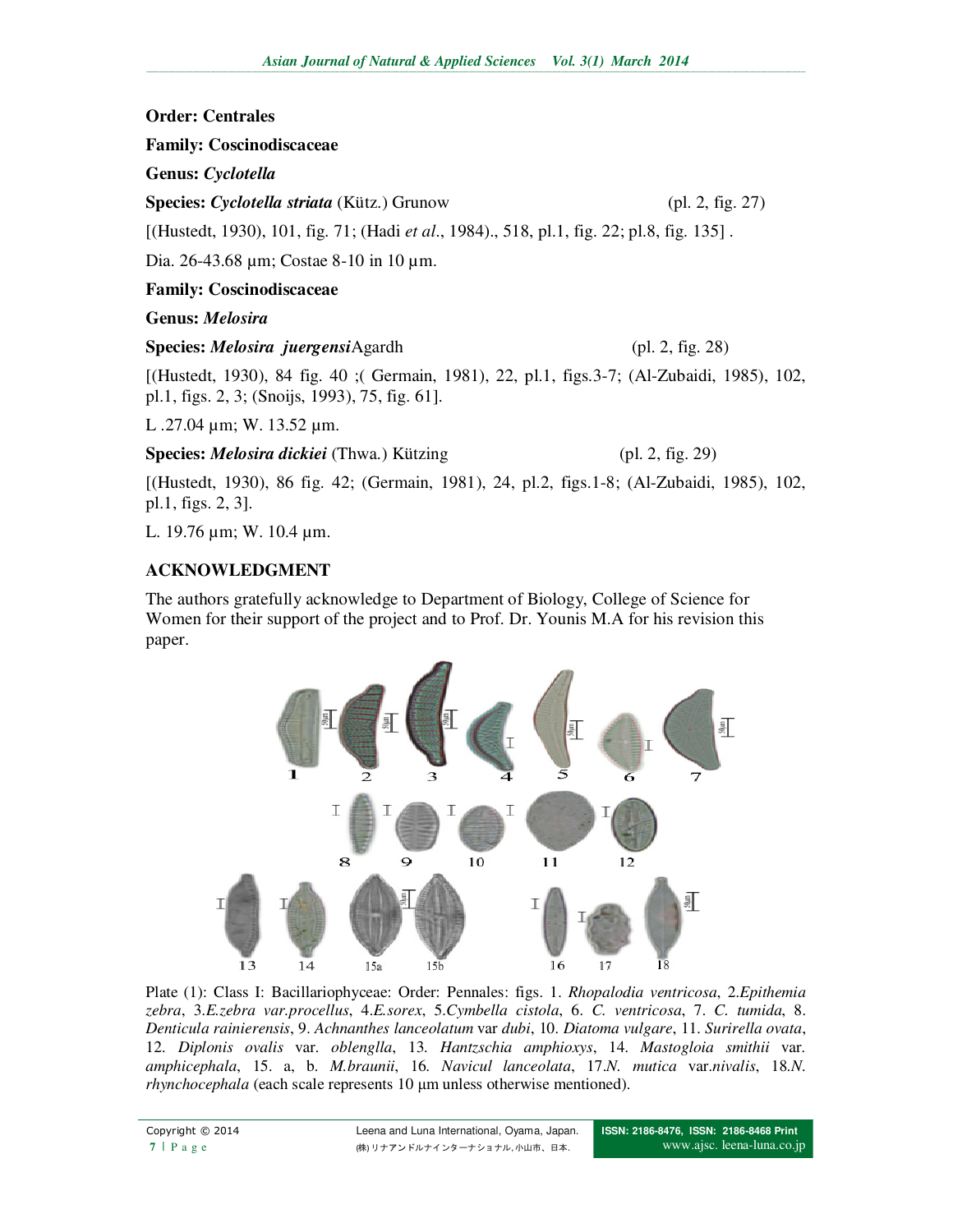

Plate (2): Class I: Bacillariophyceae: Order: Pennales: figs. 19a, b. Nitzschia scalaris, 20. N.filiformis 21.N. obtusa, 22.Synedra ulna.var.oxyhynchus fo.contracta, 23.S. ulna var. danica, 24.S.vaucheria, 25. Fragilaria brevistriata, 26. Bacillaria paxillifer, Order: Centrales: figs. 27. Cyclotella striata, 28. Melosira juergensi, 29. Melosira dickiei (each scale represents 10 µm unless otherwise mentioned).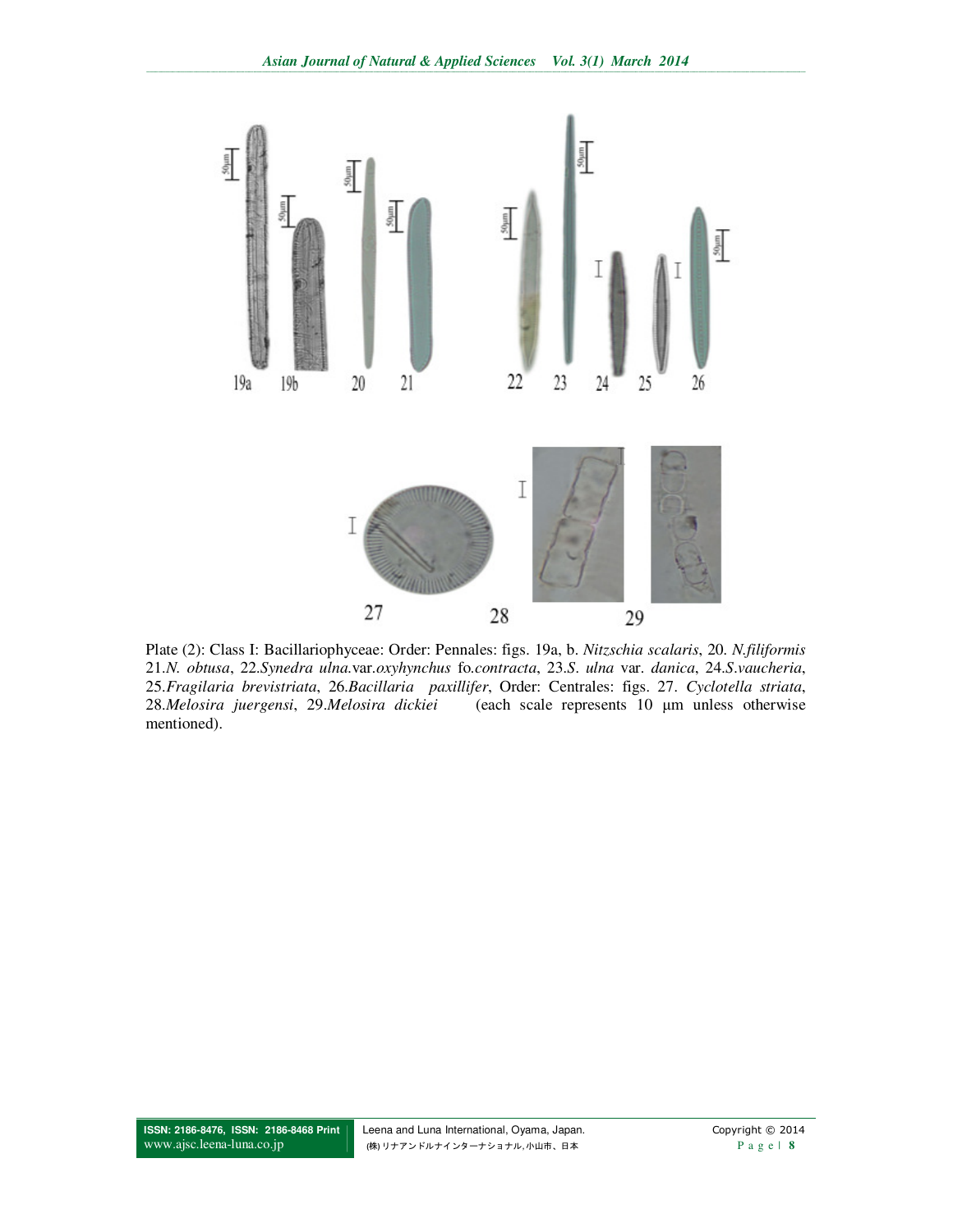# **REFERENCES**

- [1] Brasington, J. (2002). *The Iraqi marshlands: a human and environmental study, In: Nicholso*n. E., Clark. P. London: Politics Publishing.
- [2] Hamdan, M. A. H., Asada, T., Hassan, F. M., Warner, B. G., Douabul, A., Al-Hilli, M. R. A. & Alwan, A. A. (2010). Vegetation response to re-flooding in the response of Mesopotamian wetlands. *Southern Iraq. J. of Wetland, 30*, 177-188.
- [3] Al-Haidarey M. J. S*.*, Hassan, F. M., AL-Kubaisey A. R. A. & Douabul A. A. Z. (2010). The geo-accumulation index of some heavy metals in Al- Hawizeh marsh, Iraq. *E.J. Chem., 7*(51), 157-162.
- [4] Maulood, B. K., Hinton, G. C. F., Kamees, H. S., Saleh, F. A. K., Shaban, A. A. & Al-Shahawani, S. M. H. (1979). An ecologyical survey of some aquatic ecosystem in Southern Iraq. *Trop. Ecol., 20*(1), 27-40.
- [5] Al-Mousawi, A. H. A., Al-Saadi, H. A. & Hassan, F. M. (1994). Spatial and seasonal variations of phytoplankton population and related environmental in Al-Hammar Marsh, Iraq. *J. Sci. B., 12*(1), 9-19.
- [6] Scott, D. A. (1995). A Directory of Wetlands in the Middle East. *IUCN The World Conservation Union International Waterfowl and Wetlands research Bureau.*
- [7] Al-Handal, A. Y. & Abdulla, D. S. (2010). Diatoms from the restored Mesopotamian marshes, of the South Iraq. *Algological studies, 133*, 65-103.
- [8] Hassan, F. M., Al-Kubaisi, A. A. & Talib, A. H. (2011).Phytoplankton primary production in southern Iraqi marshes after restoration. *Baghdad Sci. J., 8*(1), 519-527.
- [9] Hassan, F. M.,Hadi, R. A. M., Kassim, T. I. &Al-Hassany, J. S . (2012a). Systematic study epiphytic of algal after restoration of Al-Hawizah marshes southern of Iraqi. *Int. J. Aquat., 3*(1), 37-57.
- [10] Hassan, F. M., Toma, J. J., Ismail, A. M., Al-Hassany, J. S., Hadi, R. A. & Maulood, B. K. (2012b). A Contribution to Algal Flora in Baghdad Area*,* Iraq*.Journal of Advanced Laboratory Research in Biology, 3*(2), 89-98.
- [11] Kasim, M. & Mukai, H. (2006). Contribution of benthic and epiphytic diatoms to Clam and Oyster production in the Akkeshi-Ko estuary. *J. Oceanogr., 62*: 267-281.
- [12] Potopova, M., Charles, D. F., Ponander, K. C. & Winter, D. M. (2004). Quantifying species indicator values for trophic diatom indices: A comparison of approaches. *Hydrobiol, 517*, 25-41.
- [13] Bellinger, B. J., Cocquyt, C. & O'Reilly, C. M. (2006).Benthic diatoms as indicators of eutrophication in tropical streams. *Hydrobiol.,* 573, 75-87.
- [14] Lane, C. R. & Brown, M. T. (2007). Diatoms as indicators of isolated herbaceous wetland condition in Florida, U.S.A. *Ecol. Indicators, 7*, 521- 540.
- [15] Werner, D. (1977). The biology of diatom .Botanical Monographs, 13,University of California press, *Berkeley & Los Angeles,* 498 pp.
- [16] Nozaki, K., Darijav, K., Akatsuka, T., Goto, N. & Mitamura, O. (2003). Development of filamentous green algae in the benthic algal community in a littoral sand-beach zone of lake Biwa. *J. Limnol., 4*, 161-165.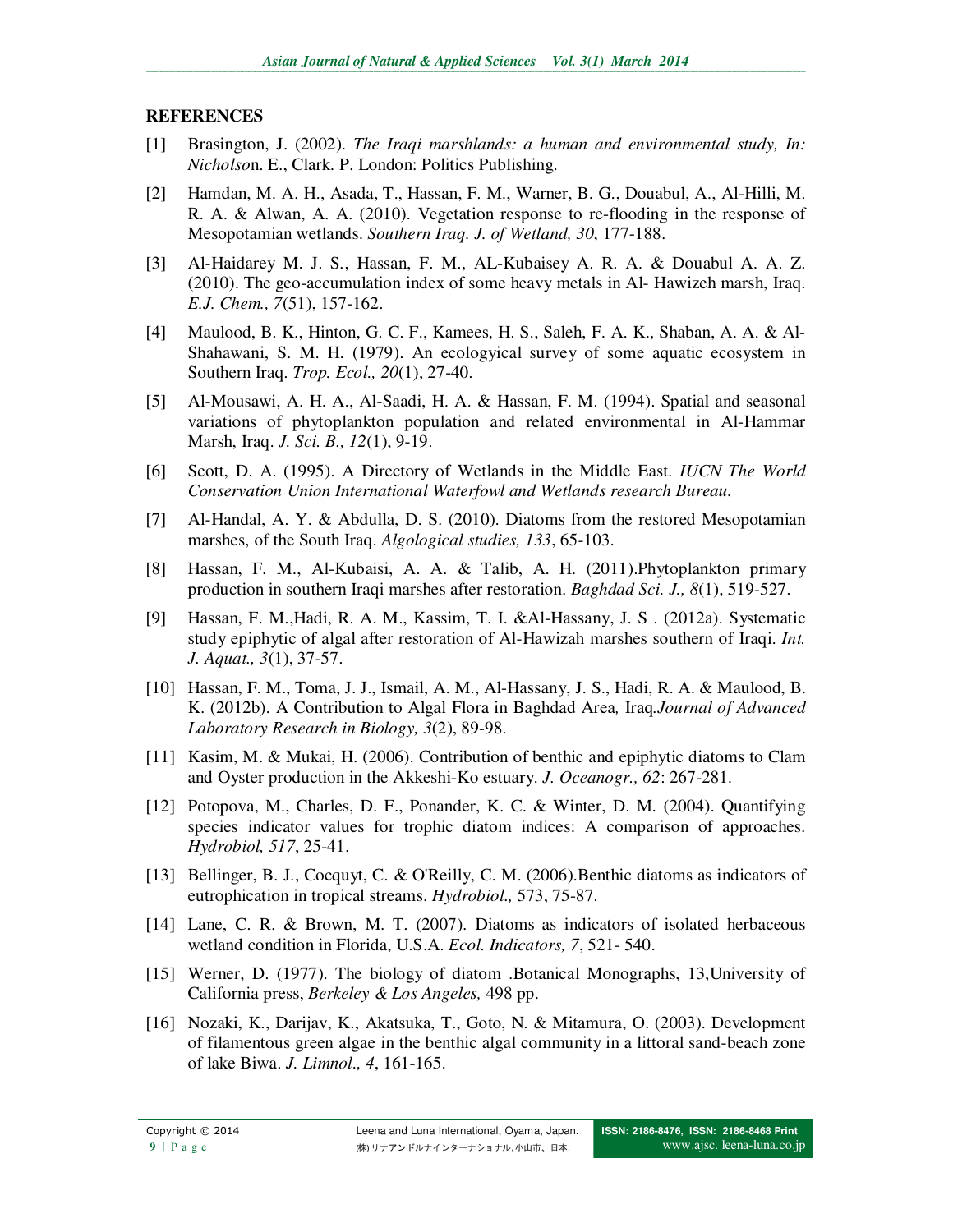- [17] Zalat, A. A. (1995). Diatom from the quaternary sediments of the Nile Delta, Egypt, and palaeoecological significance, *J. African Earth Sci.,* 20, 133-150.
- [18] Jonsson, G. S. (1987). The depth distribution and biomass of epilithic periphyton in lake Thingvallavatn. *Arch. Hydrobiol., 108*, 531-547.
- [19] Kormas, K. A., Nicolaidou, A. & Reizopoulou, S. (2006).Temporal variation of nutrients, chlorophyll a and particulate matter in three coastal lagoon of Amvrakikos gulf Ionian sea, Greece. *Marine Ecol., 22*, 201-213.
- [20] Yusoff, F. M., Zubaidhah, M. S., Matias, H. B. & Kwan, T. S. (2002). Phytoplankton succession in intensive marine shrimp culture pond treated with a commercial bacterial product. *Aquat. Research, 33*, 269-278.
- [21] Mukai H. (1996) .The importance of primary inhabitant community organization. *Benthos Research, 42*, 13-27.
- [22] Sawai, Y. (2001). Distribution of living and dead diatoms in the tidal wetland of north Japan : relation to taxonomy. Palaeogeogra.,*Palaeoclimatol. Palaeoecol.,* 173, 125- 141.
- [23] Hadi, R. A. M., Al-Saboonchi, A. A. & Haroon, A. K. Y. (1984).*Diatoms of the Shatt Al-Arab River,* Iraq, *Nova Hedwigia, 39*, 513-557.
- [24] Al-Zubaidi, A. J. M. (1985). *Ecological study on the algae (Phytoplankton) in some marshes near Qurna - southern Iraq*. M.Sc. Thesis, College of Science, University of Basrah, Iraq 235 pp.
- [25] Kassim, T. I. & Al-Saadi, H. A. (1995).Seasonal variation of epiphytic algae in a marsh area (Southern Iraq). *Acta Hydrobiol., 37*(3), 153-161.
- [26] Al-Hassany, J. S. (2010). *A Study of the Ecology and Diversity of Epiphytic Algae on Some Aquatic Plants in Al - Hawizah Marshes,* Southern Iraq Ph.D. thesis, College of Science for Women, University of Baghdad, 215 pp.
- [27] Zimba, P. V. & Hopson, M. S. (1997). Quantification of epiphyte removal efficiency from submersed aquatic plant. *Aquat., Bot., 58*, 173-179.
- [28] Patrick, R. & Reimer, C.W. (1966) .The diatom of the United States exclusive of Alaska and Hawaii.Vol. 1.Monogr. *Acad. Nat. Sci. Philadelphia* No.13.688 pp.
- [29] Hustedt, F. (1930). Bacillariophyta (Diatomeae). Dr. A. Pascher: Die süsswasser-Flora *Mitteleuropas Heft,* 10, 1-466.
- [30] Patrick, R. & Reimer, C.W. (1975).The diatom of the United States. Vol. 2., part 1, *Philadelphia, Monograph* 13. 213 pp.
- [31] Pankow, H. (1976). *Algenflora der ostsee II.plankton* (einschl. Benthischer Kieselalgen). Gustav Fischer Verlag. Stuttgart. 493 pp.
- [32] Foged, N. (1978). Diatoms in Eastern Australia. *Bibl. Phyc*., 41, 1-243.
- [33] Czarnecki, D. B. and Blinn, D. W. (1978). Diatoms of the Colorado river in Grand canyon National park and Vicinity (Diatoms of Southwestern U.S.A. II) *Bibl. Phyc., 38*, 1-181.